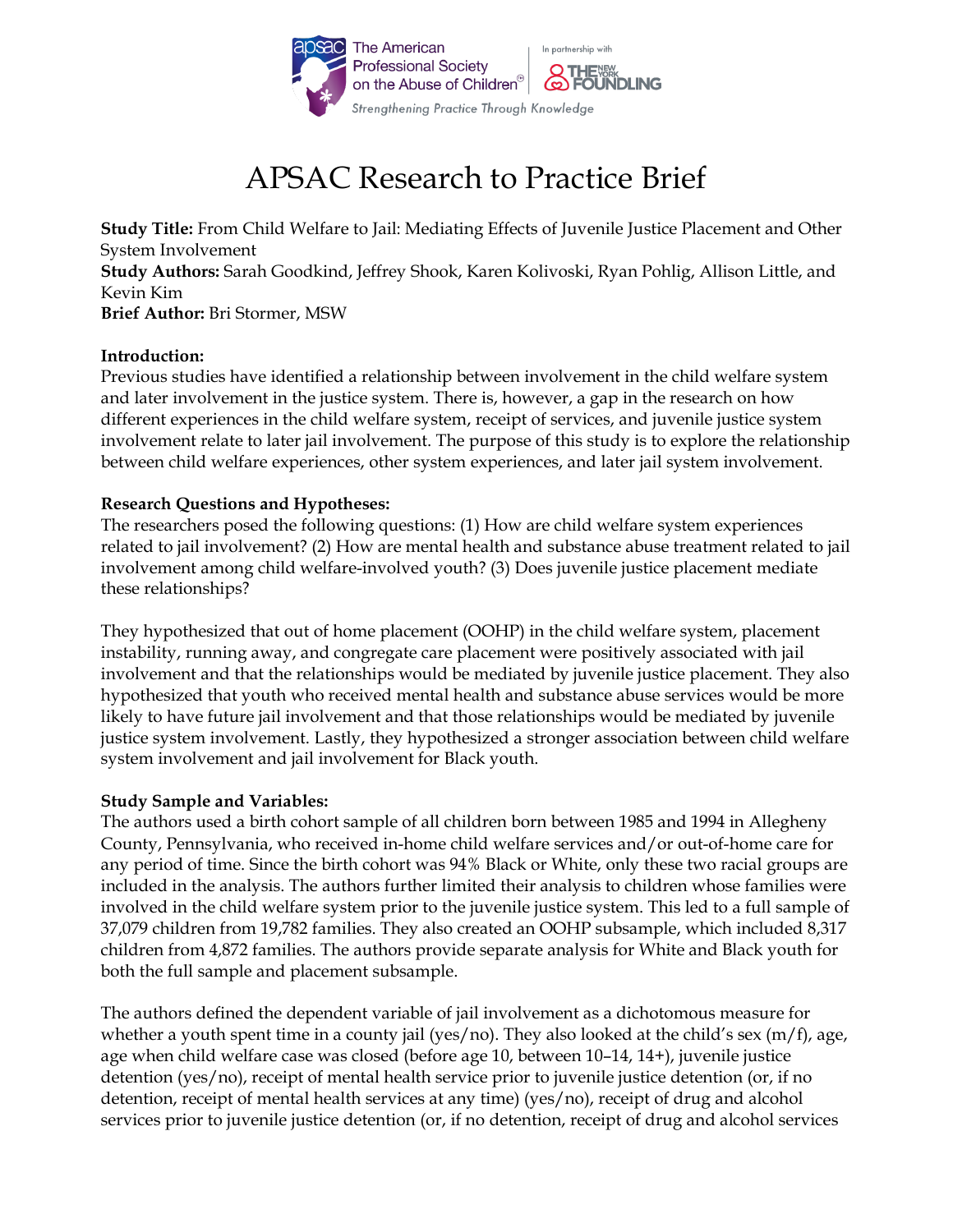at any time) (yes/no), placement in congregate care (yes/no), length of time spent in OOHP, total number of OOHPs, and whether the child ever ran away from a child welfare placement (yes/no).

# **Findings:**

Among White youth in the full sample (n=18,218), the researchers found that (1) males had higher odds than females of both juvenile justice placement and jail involvement, (2) juvenile justice placement was positively associated with jail involvement, (3) prior receipt of drug and alcohol services was associated with higher odds of jail involvement and was not mediated by juvenile justice placement, (4) the relationship between mental health services and jail involvement was mediated by juvenile justice placement.

Among Black youth in the full sample (n=18,218), the researchers found that (1) males had higher odds than females of both juvenile justice placement and jail involvement, (2) age was negatively associated with juvenile justice placement and positively associated with jail involvement, (3) receipt of drug and alcohol services decreased likelihood of juvenile justice placement but increased odds of jail involvement, and (4) receipt of mental health services, having a case open after age 14, and being in OOHP were all associated with jail involvement and mediated by juvenile justice placement.

Among White youth in the OOHP subsample (n=2,755), the researchers found that (1) males had higher odds of juvenile justice placement, and sex mediated the relationship between juvenile justice placement and jail involvement, and (2) having a case open after age 14 was associated with higher odds of juvenile justice placement, and juvenile justice placement mediated the relationship between cases open after 14 and jail involvement.

Among Black youth in the OOHP subsample (n=5,562), the researchers found that (1) males had higher odds of juvenile justice placement, and sex mediated the relationship between juvenile justice placement and jail involvement, and (2) having a case open after age 14, receipt of drug and alcohol services, amount of time in OOHP, and number of OOHPs were all associated with jail involvement and all mediated by juvenile justice placement. Notably, however, drug and alcohol services and more time in OOHP decreased odds of juvenile justice placement, while cases being open after 14 and number of placements increased odds of juvenile justice placement.

### **Interpreting the Findings in the Context of Systemic Racism and Recommendations:**

Because the authors use a birth cohort, even the descriptive statistics of this study speak to the issues of disproportionality and systemic racism in the child welfare system. While the White and Black full samples are about the same size (between 18,000 and 19,000), the OOHP subsample of Black youth is more than double that of White youth. Within that placement sample, Black youth had higher rates of congregate care, longer lengths of time in OOHP, more OOHPs, lower rates of drug and alcohol and mental health services, and higher rates of juvenile justice and jail involvement. While rates of juvenile justice placement and jail involvement were higher for both groups in the OOHP subsample, drug and alcohol services and fewer OOHPs reduced juvenile justice placement for Black youth. As professionals in the child welfare system seek to improve the outcomes in the child welfare system for all youth, it is imperative to understand that the experiences therein are not universal and may differ extensively across racial lines. Working to improve the service offerings and placement stability for Black youth specifically may reduce juvenile justice and jail involvement, which, in turn, could improve outcomes across the lifespan.